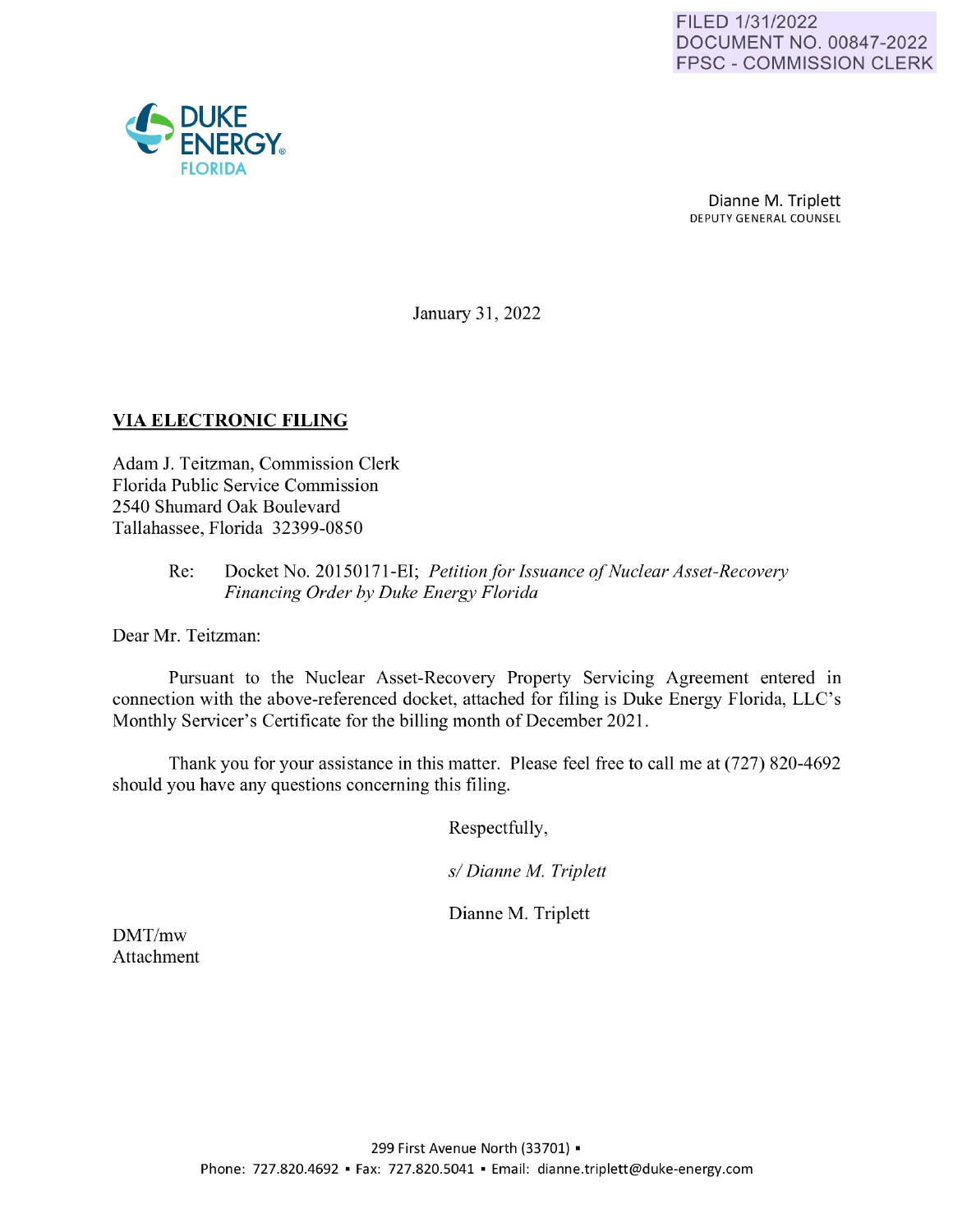#### **CERTIFICATE OF SERVICE**

I HEREBY CERTIFY that a true and correct copy of the foregoing has been furnished via electronic mail to the following this  $31<sup>st</sup>$  day of January, 2022.

|                                             | s/Dianne M. Triplett              |
|---------------------------------------------|-----------------------------------|
|                                             | Attorney                          |
|                                             |                                   |
| Theresa L. Tan                              | C. Rehwinkel / R. Gentry          |
| Office of the General Counsel               | Office of Public Counsel          |
| Florida Public Service Commission           | c/o The Florida Legislature       |
| 2540 Shumard Oak Blvd.                      | 111 West Madison Street, Room 812 |
| Tallahassee, FL 32399-0850                  | Tallahassee, FL 32399-1400        |
| $ltan(a)$ psc.state.fl.us                   | rehwinkel.charles@leg.state.fl.us |
|                                             | gentry.richard@leg.state.fl.us    |
| Jon C. Moyle, Jr. / Karen A. Putnal         |                                   |
| 118 North Gadsden Street                    | James W. Brew                     |
| Tallahassee, FL 32301                       | <b>Stone Law Firm</b>             |
| jmoyle@moylelaw.com                         | 1025 Thomas Jefferson Street, NW  |
| kputnal@moylelaw.com                        | Eighth Floor, West Tower          |
|                                             | Washington, DC 20007-5201         |
| Robert Scheffel Wright / John T. LaVia, III | jbrew@smxblaw.com                 |
| Gardner Law Firm                            |                                   |
| 1300 Thomaswood Drive                       |                                   |
| Tallahassee, FL 32308                       |                                   |
| schef@gbwlegal.com                          |                                   |
| ilavia@gbwlegal.com                         |                                   |
|                                             |                                   |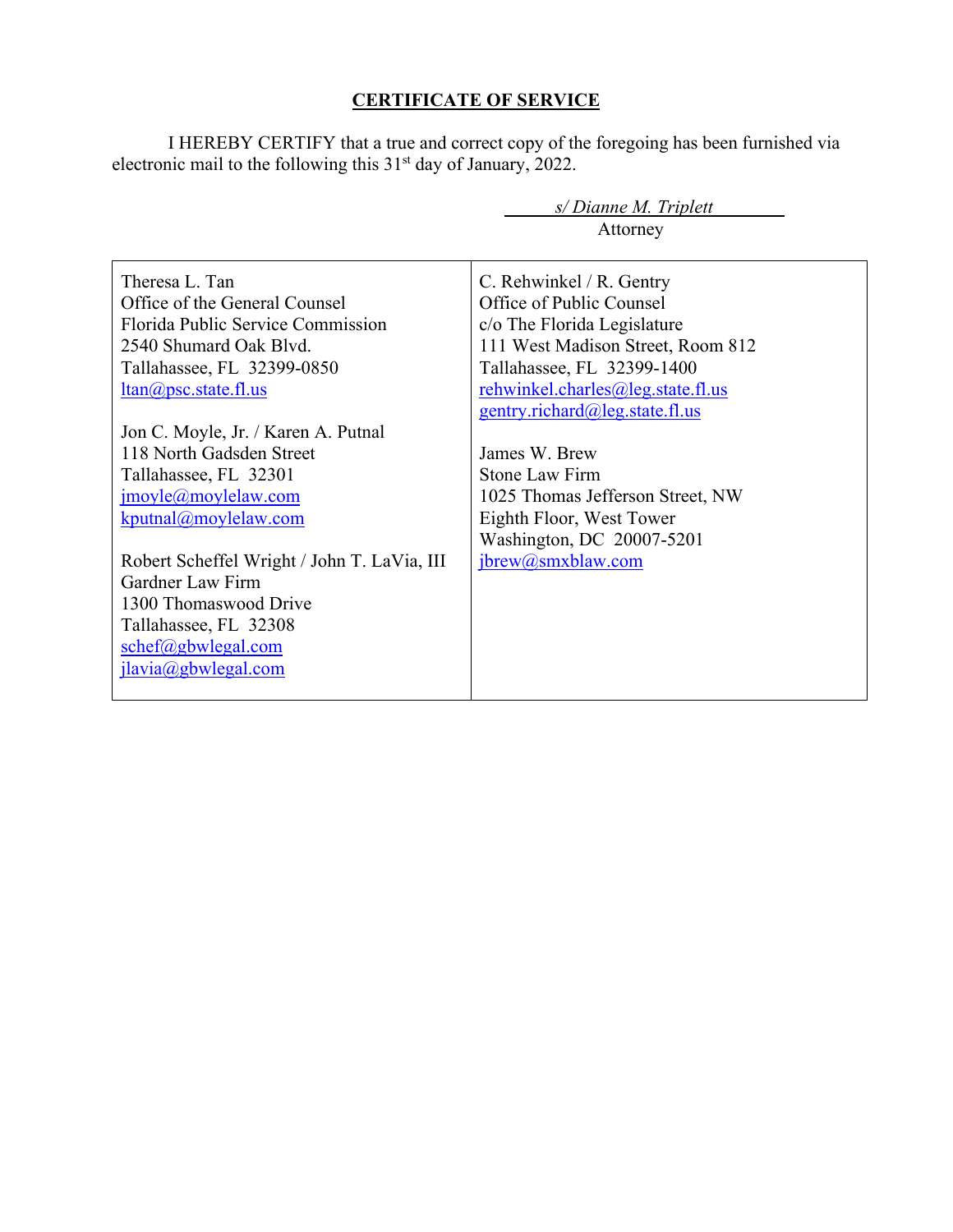# **MONTHLY SERVICER'S CERTIFICATE**

### **DUKE ENERGY FLORIDA PROJECT FINANCE, LLC**

**\$1,294,290,000 Series A Senior Secured Nuclear Asset-Recovery Bonds** 

Pursuant to SECTION 3.0l(b) ot the Nuclear Asset-Recovery Property Servicing Agreement dated as of June 22, 2016 by and between Duke Energy Florida, Inc., as Servicer, and Duke Energy Florida Project Finance, LLC, as Issuer (the "Servicing Agreement"), the Servicer does hereby certify as follows:

Capitalized terms used but not defined in this Monthly Servicer's Certificate have their respective meanings as set forth in the Servicing Agreement. References herein to certain sections and subsections are references to the respective sections or subsections of the Servicing Agreement.

Current BILLING MONTH: December 2021

| Current BILLING MONTH: 12/2/2021 - 1/3/2022                    |                         |       |
|----------------------------------------------------------------|-------------------------|-------|
| Standard Billing for prior BILLING MONTH: November 2021        |                         |       |
| <b>Residential Total Billed</b>                                | 200,268,835             |       |
| Residential NUCLEAR ASSET-RECOVERY CHARGE ("NARC") Billed      | 3,605,843               | 1.80% |
| General Service Non-Demand Total Billed                        | 23,863,828              |       |
| General Service Non-Demand NARC Billed                         | 416,333                 | 1.74% |
| General Service Billed                                         |                         |       |
| General Service NARC Billed                                    |                         | 0.00% |
| General Service Demand Total Billed                            | 79,519,174              |       |
| General Service Demand NARC Billed                             | 1,575,279               | 1.98% |
| Curtailable Total Billed                                       | 10,584                  |       |
| Curtailable NARC Billed                                        |                         | 0.00% |
| Interruptible Total Billed                                     | 4,012,375               |       |
| Interruptible NARC Billed                                      | 113,899                 | 2.84% |
| <b>Lighting Total Billed</b>                                   | 6,274,350               |       |
| <b>Lighting NARC Billed</b>                                    | 6,122                   | 0.10% |
| YTD Net Write-offs as a % of Total Billed Revenue (see Note 1) |                         |       |
| Non-Residential Class Customer Write-offs                      |                         |       |
| Residential Class Customer Write-offs                          |                         |       |
| <b>Total Write-offs</b>                                        | 0.280%                  |       |
| <b>Aggregate NARC Collections (see Note 2)</b>                 |                         |       |
| <b>Total NARC Remitted for Current BILLING MONTH</b>           |                         |       |
| <b>Residential NARC Collected</b>                              | \$<br>4,622,147         |       |
| General Service Non-Demand NARC Collected                      | 533,522                 |       |
| General Service NARC Collected                                 |                         |       |
| General Service Demand NARC Collected                          | 2,019,029               |       |
| <b>Curtailable NARC Collected</b>                              |                         |       |
| Interruptible NARC Collected                                   | 145,839                 |       |
| <b>Lighting NARC Collected</b>                                 |                         |       |
| <b>Sub-Total of NARC Collected</b>                             | 8,061<br>Ś<br>7,328,598 |       |
| <b>Total Current NARC Collected and Remitted</b>               | \$<br>7,328,598         |       |